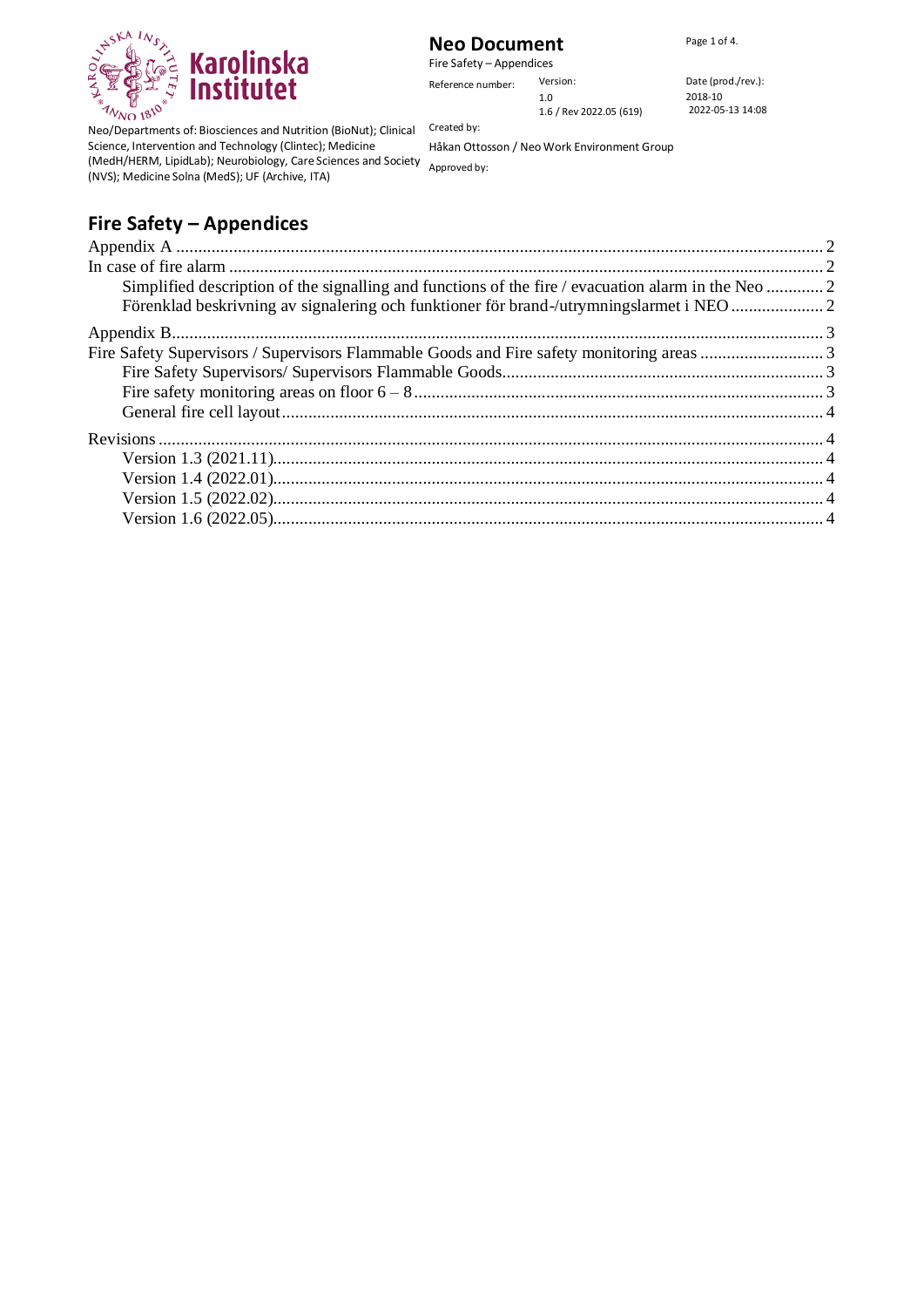## <span id="page-1-1"></span><span id="page-1-0"></span>*Appendix A In case of fire alarm*

#### <span id="page-1-2"></span>*Simplified description of the signalling and functions of the fire / evacuation alarm in the Neo*

#### **The fire / evacuation alarm in Neo has two different signals:**

- For floor 5 and the atrium: Spoken evacuation alarm (Swe-Eng)
- For the rest of the building: Optical and acoustic alarms (red flash light and siren)

#### **The fire / evacuation alarm activated as at least on an entire floor plan. This happens when the alarm comes from:**

- **One (1)** smoke detector or heat detector on the floor or
- Alarm button pressed on the floor
- or • Sprinklers activated on the floor
- In all these cases, the alarm also goes directly to SOS and the Building technicians (Coor)
- Open fire doors will close on the affected floor.
- An alarm from floor 5 or any part of the atrium will activate the evacuation alarm and close all fire doors in the atrium and on floor 5.

#### **In order for the fire / evacuation alarm to affect the entire building, the following must be met:**

- **Two (2)** or **more** smoke / heat detectors activated on a floor or in a staircase or
- A combination of 2 (out of 3) triggered Smoke / heat detectors, Alarm button, Sprinklers

The rescue service also has the possibility to activate the evacuation alarm for the entire building from the fire alarm panel in the building (at the entrance at floor 4).

All open fire doors in the building will close.

#### **Good to know besides this is that:**

- The sound system in auditoriums and the like will be interrupted on the floor of the alarm.
- Emergency lights will be turned on in the entire building if the fire alarm has been activated somewhere in the building.
- The general lighting in the seminar rooms, auditoriums and the atrium will be turned on if the fire alarm is activated on floor 5.
	- When fire alarms is activated the elevators will move down to predetermined floor and stay there: - Transport elevator - will move to floor 5 or to floor 3 (if fire alarm on floor 5 is activated)
		- Elevator S1 and, S2 will move to floor 5 (elevators close to Blickagången)
		- Elevator N1 and N2 will move to floor 45 (elevators close to Hälsovägen)



The above information is compiled from "Fire Protection Documentation NEO, Relationship Ver.2" dated 2017-11-28 with accompanying Appendix 4 "Fire Schedule Controls" dated 2017-09-22, and simplifies what is found there.

The summary is made by the undersigned in order to provide the NEO activities with the knowledge about the fire / evacuation alarm in the building so that they can correctly interpret and understand what happens when a triggered alarm occurs.

Christer Matonog, Säkerhetssamordnare – brandsäkerhet Miljö-och säkerhetsenheten KI, 2018-09-28

#### <span id="page-1-3"></span>*Förenklad beskrivning av signalering och funktioner för brand-/utrymningslarmet i NEO* **Brand-/utrymningslarmet i NEO har två olika signalkaraktärer:**

- För plan 5 och ljusgården: Talat utrymningslarm (sve-eng)
- För resten av byggnaden: Optiska och akustiska larmdon (rött blixtljus samt siren)

#### **Brand-/utrymningslarmet löser ut som minst på ett helt våningsplan. Detta sker då larm kommer från:**

- **En (1)** rökdetektor eller värmedetektor på våningsplanet *eller*
- Larmknapp tryckts in på våningsplanet *elle*r
- Sprinkler löst ut på våningsplanet

#### I samtliga dessa fall går larmet även direkt till SOS och driftskötaren (Coor)

- Uppställda branddörrar kommer att stänga på berört våningsplan.
- Ett larm från plan 5 eller någon del av ljusgården kommer att aktivera det talade utrymningslarmet och stänga alla uppställda branddörrar i hela ljusgården och på plan 5.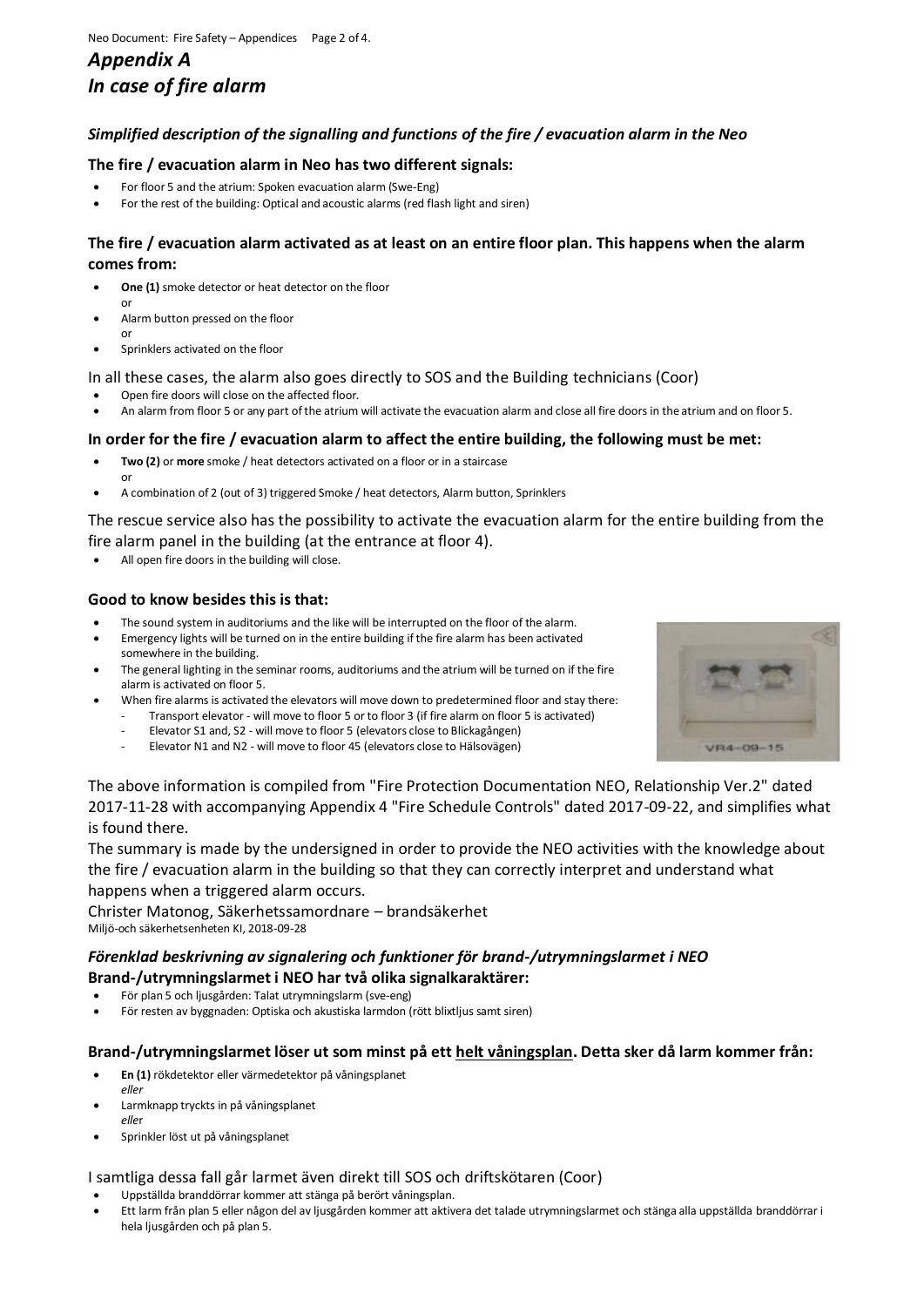Neo Document: Fire Safety – Appendices Page 3 of 4.

#### **För att brand-/utrymningslarmet ska lösa ut i hela huset samtidigt måste följande vara uppfyllt:**

- **Två (2)** eller **fler** rök-/värmedetektorer löser ut på ett våningsplan eller i ett trapphus *eller*
- Kombination av (2 av 3) utlöst Rök-/värmedetektor, Larmknapp, Sprinkler

Räddningstjänsten har också från sin brandlarmstablå i byggnaden möjlighet att sätta igång utrymningslarmet för hela huset.

• Samtliga uppställda branddörrar i huset kommer att stänga.

#### **Bra att känna till utöver detta är att:**

- Ljudet på lokala A/V anläggningar i hörsalar och dylikt kommer att brytas på det våningsplan som larmet berör.
- Nödbelysning kommer att tändas upp i hela huset om brandlarmet löst ut någonstans i byggnaden.
- Allmänbelysningen i skrivsal, hörsalar och ljusgård kommer att tändas upp om brandlarmet löser ut på våningsplan 5.
- Hissar går vid brandlarm ner till förutbestämt stannplan och spärras för vidare användning enligt följande:
	- Lasthiss plan 5 alt. plan 3 (om brandlarm på plan 5)
	- Hiss S1, S2 plan 5 (elevators nära Blickagången)
	- Hiss N1, N2 plan 4 (elevators nära Hälsovägen)

Informationen ovan är sammanställd från "Brandskyddsdokumentation NEO, Relationshandling ver.2" daterad 2017-11-28 med tillhörande bilaga 4 "Styrschema för brandfunktioner" daterad 2017-09-22, och är en förenkling av vad som återfinns där.

Sammanställningen är gjord av undertecknad i syfte att ge verksamheterna i NEO den kunskap som behövs kring brand-/utrymningslarmet i byggnaden för att de på ett korrekt sätt ska kunna tolka och förstå vad som händer vid ett utlöst larm.

*Christer Matonog, Säkerhetssamordnare – brandsäkerhet Miljö-och säkerhetsenheten KI, 2018-09-28*

# <span id="page-2-0"></span>**Appendix B**

See:

## <span id="page-2-1"></span>*Fire Safety Supervisors / Supervisors Flammable Goods and Fire safety monitoring areas*

#### <span id="page-2-2"></span>*Fire Safety Supervisors/ Supervisors Flammable Goods*

See documents a[t https://staff.ki.se/fire-safety#heading-9:](https://staff.ki.se/fire-safety#heading-9) Fire safety supervisors at KI and Supervisors of flammable goods at KI

#### <span id="page-2-3"></span>*Fire safety monitoring areas on floor 6 – 8*